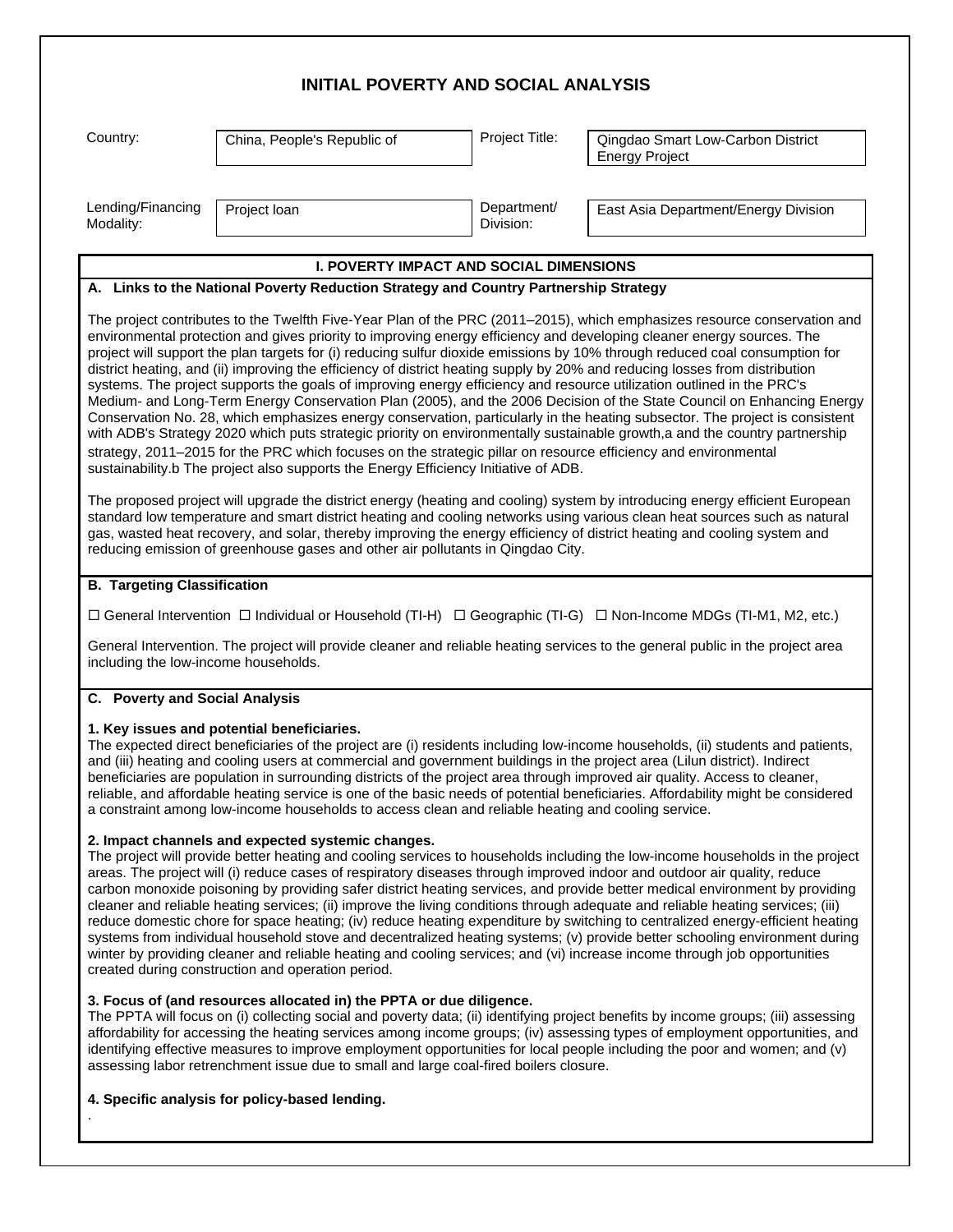| <b>II. GENDER AND DEVELOPMENT</b>                                                                                                                                                                                                                                                                                                                                                                                                                                                                                                                                                                                                                                                                                                                                                                        |  |  |  |
|----------------------------------------------------------------------------------------------------------------------------------------------------------------------------------------------------------------------------------------------------------------------------------------------------------------------------------------------------------------------------------------------------------------------------------------------------------------------------------------------------------------------------------------------------------------------------------------------------------------------------------------------------------------------------------------------------------------------------------------------------------------------------------------------------------|--|--|--|
| 1. What are the key gender issues in the sector/subsector that are likely to be relevant to this project or program?<br>Existing heating method using household heating stoves have a higher impact on women in terms of increasing (i) domestic<br>chore for space heating, (ii) incidence of respiratory diseases related to indoor air pollution, and (iii) incidence of carbon<br>monoxide poisoning and fire accident.                                                                                                                                                                                                                                                                                                                                                                              |  |  |  |
| 2. Does the proposed project or program have the potential to make a contribution to the promotion of gender equity and/or<br>empowerment of women by providing women's access to and use of opportunities, services, resources, assets, and<br>participation in decision making?<br><b>図 Yes</b><br>$\square$ No                                                                                                                                                                                                                                                                                                                                                                                                                                                                                        |  |  |  |
| Yes, the project will improve access to modern heating service, which is one of the basic urban infrastructures in cold climate<br>region in gender inclusive manner. All sector-related gender issues will be resolved after project implementation (item 1<br>above). Also, the project team will advocate gender-balanced employment opportunities in heating business, where<br>appropriate.                                                                                                                                                                                                                                                                                                                                                                                                         |  |  |  |
| 3. Could the proposed project have an adverse impact on women and/or girls or widen gender inequality?<br>□ Yes<br>区 No<br>No, the project will not have adverse impact on women and/or girls or widen gender inequality.                                                                                                                                                                                                                                                                                                                                                                                                                                                                                                                                                                                |  |  |  |
|                                                                                                                                                                                                                                                                                                                                                                                                                                                                                                                                                                                                                                                                                                                                                                                                          |  |  |  |
| 4. Indicate the intended gender mainstreaming category:<br>□ EGM (effective gender mainstreaming)<br>$\Box$ GEN (gender equity theme)                                                                                                                                                                                                                                                                                                                                                                                                                                                                                                                                                                                                                                                                    |  |  |  |
| $\Box$ SGE (some gender elements)<br><b>図 NGE (no gender elements)</b>                                                                                                                                                                                                                                                                                                                                                                                                                                                                                                                                                                                                                                                                                                                                   |  |  |  |
| III. PARTICIPATION AND EMPOWERMENT                                                                                                                                                                                                                                                                                                                                                                                                                                                                                                                                                                                                                                                                                                                                                                       |  |  |  |
| 1. Who are the main stakeholders of the project, including beneficiaries and negatively affected people? Identify how they will                                                                                                                                                                                                                                                                                                                                                                                                                                                                                                                                                                                                                                                                          |  |  |  |
| participate in the project design.<br>Main stakeholders of the project are Qingdao Taineng Gas Group Limited, Qingdao Municipal Development and Reform<br>Commission, Qingdao Finance Bureau, heat sources operators, communities, and businesses in the project areas. They<br>have been participating in the project design through consultations and series of review and approval processes. Potentially<br>affected communities have participated in public consultations during the domestic environment impact assessment<br>preparation and will also have an opportunity to engage in project design improvement through potential public consultation<br>meetings and other communication channels that will be set during the project preparation stage as well as project<br>implementation. |  |  |  |
| 2. How can the project contribute (in a systemic way) to engaging and empowering stakeholders and beneficiaries,<br>particularly, the poor, vulnerable and excluded groups? What issues in the project design require participation of the poor and<br>excluded?<br>Accessibility and affordability of district heating and cooling service among various income groups will be assessed during the<br>PPTA implementation through social survey and interviews.                                                                                                                                                                                                                                                                                                                                         |  |  |  |
| 3. What are the key, active, and relevant civil society organizations in the project area? What is the level of civil society<br>organization participation in the project design?<br>M Information generation and sharing M Consultation<br><b>N</b> Collaboration<br><b>N</b> Partnership                                                                                                                                                                                                                                                                                                                                                                                                                                                                                                              |  |  |  |
| 4. Are there issues during project design for which participation of the poor and excluded is important? What are they and<br>how shall they be addressed? E Yes<br>$\Box$ No                                                                                                                                                                                                                                                                                                                                                                                                                                                                                                                                                                                                                            |  |  |  |
| The PPTA will seek opportunities to extend heating and cooling services to low-income housing.                                                                                                                                                                                                                                                                                                                                                                                                                                                                                                                                                                                                                                                                                                           |  |  |  |
| <b>IV. SOCIAL SAFEGUARDS</b>                                                                                                                                                                                                                                                                                                                                                                                                                                                                                                                                                                                                                                                                                                                                                                             |  |  |  |
| A. Involuntary Resettlement Category $\Box A \Box B \Box C \Box F$                                                                                                                                                                                                                                                                                                                                                                                                                                                                                                                                                                                                                                                                                                                                       |  |  |  |
| 1. Does the project have the potential to involve involuntary land acquisition resulting in physical and economic<br>displacement? □ Yes<br>区 No                                                                                                                                                                                                                                                                                                                                                                                                                                                                                                                                                                                                                                                         |  |  |  |
| No. According to the draft feasibility study report, the proposed project will not entail permanent or temporary physical<br>displacement or economic displacement as (i) heating pipelines will be laid underground within the existing right of way or<br>roadways, (ii) heat exchangers, heat storage, small size natural gas boilers, rooftop solar collectors will be installed within the<br>existing premises in the buildings, and (iii) heat and chiller pumps will be installed within the existing sewage plant.                                                                                                                                                                                                                                                                              |  |  |  |
| 2. What action plan is required to address involuntary resettlement as part of the PPTA or due diligence process?                                                                                                                                                                                                                                                                                                                                                                                                                                                                                                                                                                                                                                                                                        |  |  |  |
| $\Box$ Resettlement plan<br>$\Box$ Resettlement framework<br>$\Box$ Social impact matrix                                                                                                                                                                                                                                                                                                                                                                                                                                                                                                                                                                                                                                                                                                                 |  |  |  |
| □ Environmental and social management system arrangement<br><b>図 None</b>                                                                                                                                                                                                                                                                                                                                                                                                                                                                                                                                                                                                                                                                                                                                |  |  |  |